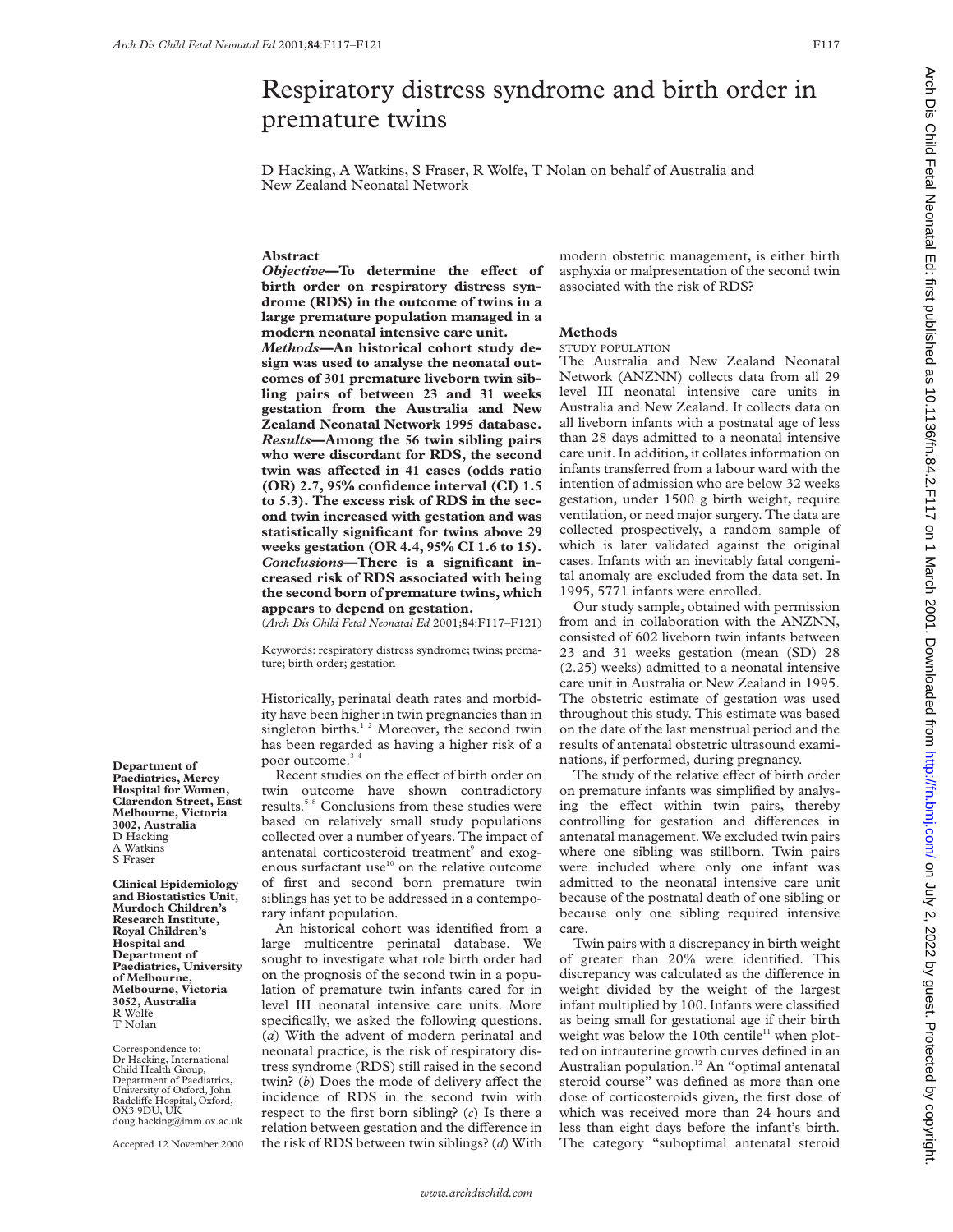*Table 1 Characteristics of the study population*

| Variable           | Number of<br>twin infants | Mean           | Standard<br>deviation |
|--------------------|---------------------------|----------------|-----------------------|
| Birth weight (g)   | 601                       | 1218           | 363                   |
| Gestation (weeks)  | 602                       | 28             | 2.3                   |
|                    |                           | Median         | <b>IO</b> Range       |
| Apgar score        |                           |                |                       |
| 1 minute           | 586                       | 6              | $4 - 7$               |
| 5 minutes          | 588                       | 8              | $7 - 9$               |
| CRIB score         | 368                       | $\overline{c}$ | $1 - 6$               |
|                    |                           | Number per     | % of 602              |
|                    |                           | category       |                       |
| Sex                | 598                       |                |                       |
| Male               |                           | 318            | 53                    |
| Female             |                           | 280            | 47                    |
| Race               | 414                       |                |                       |
| Aboriginal         |                           | 6              | 1                     |
| Asian              |                           | 28             | 5                     |
| Caucasian          |                           | 368            | 61                    |
| African, Indian    |                           | 4              | 0.7                   |
| Polynesian         |                           | 8              | 1                     |
| <b>RDS</b>         | 542                       |                |                       |
| Present            |                           | 360            | 60                    |
| Absent             |                           | 182            | 30                    |
| Survival           | 602                       |                |                       |
| Survived           |                           | 526            | 87                    |
| Died               |                           | 76             | 13                    |
| Antenatal steroids | 578                       |                |                       |
| Optimal            |                           | 334            | 56                    |
| Suboptimal         |                           | 134            | 22                    |
| None               |                           | 110            | 18                    |
| Surfactant         | 592                       |                |                       |
| Used               |                           | 332            | 54                    |
| Not used           |                           | 265            | 44                    |

RDS, Respiratory distress syndrome.

course" was used to describe cases in which steroids were given less than 24 hours or more than eight days before the infant's birth.

## OUTCOME MEASURES

The outcome measures assessed in this study were: Apgar scores at one and five minutes; clinical risk index for babies  $(CRIB)$  score<sup>13</sup>; worst arterial blood base excess in the first 12 hours of life; RDS; use of exogenous surfactant (either synthetic or animal derived); oxygen at 36 weeks corrected gestational age; proven infection episodes; significant intraventricular haemorrhage (IVH); mortality. RDS was defined as increasing respiratory distress or oxygen requirements, or the need for ventilator support from the first 6 hours of life together with a chest radiograph showing a generalised reticulogranular pattern, with or without an air bronchogram. A significant IVH was defined as being greater than grade  $2.^{14}$ . The following potentially confounding factors were recorded: sex, malpresentation, mode of delivery, birth

*Table 2 Comparison of variables between 1st and 2nd born twin siblings*

| Variable                    | Number of<br>twin pairs | 2nd born<br>twin only | 1st born<br>twin only | Odds ratio<br>$(95\% \text{ CI})$ | p Value |
|-----------------------------|-------------------------|-----------------------|-----------------------|-----------------------------------|---------|
|                             |                         |                       |                       |                                   |         |
| Malpresentation             | 283                     | 101                   | 17                    | 5.9 (3.5 to 11)                   | < 0.001 |
| <b>SGA</b>                  | 300                     | 20                    | 15                    | $1.3$ (0.7 to 2.8)                | 0.5     |
| Intubation at resuscitation | 271                     | 24                    | 17                    | $1.4$ (0.7 to 2.8)                | 0.4     |
| <b>RDS</b>                  | 271                     | 41                    | 15                    | $2.7(1.5 \text{ to } 5.3)$        | < 0.001 |
| Surfactant use              | 296                     | 53                    | 16                    | $3.3(1.9 \text{ to } 6.2)$        | < 0.001 |
| Oxygen at 36 weeks          | 288                     | 22                    | 25                    | $0.9$ (0.5 to 1.6)                | 0.8     |
| IVH                         | 252                     |                       | 15                    | $0.47$ (0.2 to 1.2)               | 0.1     |
| Mortality                   | 301                     | 24                    | 20                    | $1.2(0.6 \text{ to } 2.3)$        | 0.7     |

SGA, Small for gestational age; RDS, respiratory distress syndrome; IVH, intraventricular haemorrhage.

weight, and growth for gestational age. Malpresentation was defined as a presentation by breech or transverse lie.

# STATISTICAL ANALYSIS

Unadjusted odds ratios (OR) were calculated from the number of infants in twin pairs that had discordant outcomes (OR = number of discordant pairs in which the second born twin had a positive outcome divided by number of discordant pairs where first born twin had a positive outcome). Exact Fisher's confidence intervals were calculated for these ORs.<sup>15</sup> Birth weight was analysed with a paired *t* test. Apgar and CRIB scores were analysed using the Wilcoxon matched pairs signed rank test. The number of proven infections and the worst base excess in the first 12 hours did not follow normal distributions, hence they were assessed with the Wilcoxon matched pairs signed rank test. In all of these analyses, where one or both twins from a pair had missing data, the pair of twins was dropped from the analysis. To calculate adjusted OR, all infants with complete data were included in logistic regression models for the outcome of interest, with standard errors being calculated using the information sandwich formula<sup>16</sup> to account for the clustering of observations in twin pairs. A statistical association was deemed significant if the 95% CI excluded the null hypothesis value (of 1.0 in the case of odds ratios), which corresponds to a significance level of 0.05 for two sided p values. All analyses were performed using the statistical software package STATA.17

#### **Results**

#### STUDY SAMPLE

The study sample comprises 602 premature infants matched into 301 twin pairs. Table 1 summarises the characteristics of this group. The sample included 193 infants with a birth weight below 1000 g and 252 infants weighing between 1000 and 1500 g at birth. The study group contained 67 twin pairs in which there was a discrepancy in birth weight of over 20%. The sample included 41 infants who were small for gestational age. One liveborn infant of 26 weeks gestation died in the labour ward before admission to a neonatal intensive care unit.

Of the 301 twin pairs, 113 comprised two boys, 92 comprised one boy and one girl, and 94 comprised two girls. Sex was not recorded for two infants in the study group whose twin siblings were male and female respectively.

Of the 49 twin infants for whom information on RDS was not recorded, there was no bias in birth order and when compared with the 553 infants for which RDS had been recorded, neither was there a significant difference in gestation, birth weight, sex, or mortality between these groups (data not shown).

## COMPARISON OF MORBIDITY AND MORTALITY WITHIN TWIN PAIRS

Table 2 shows that, among the 56 twin pairs who were discordant for RDS, the second twin was affected in 41 cases (OR 2.7), while in the 69 twin pairs discordant for surfactant use the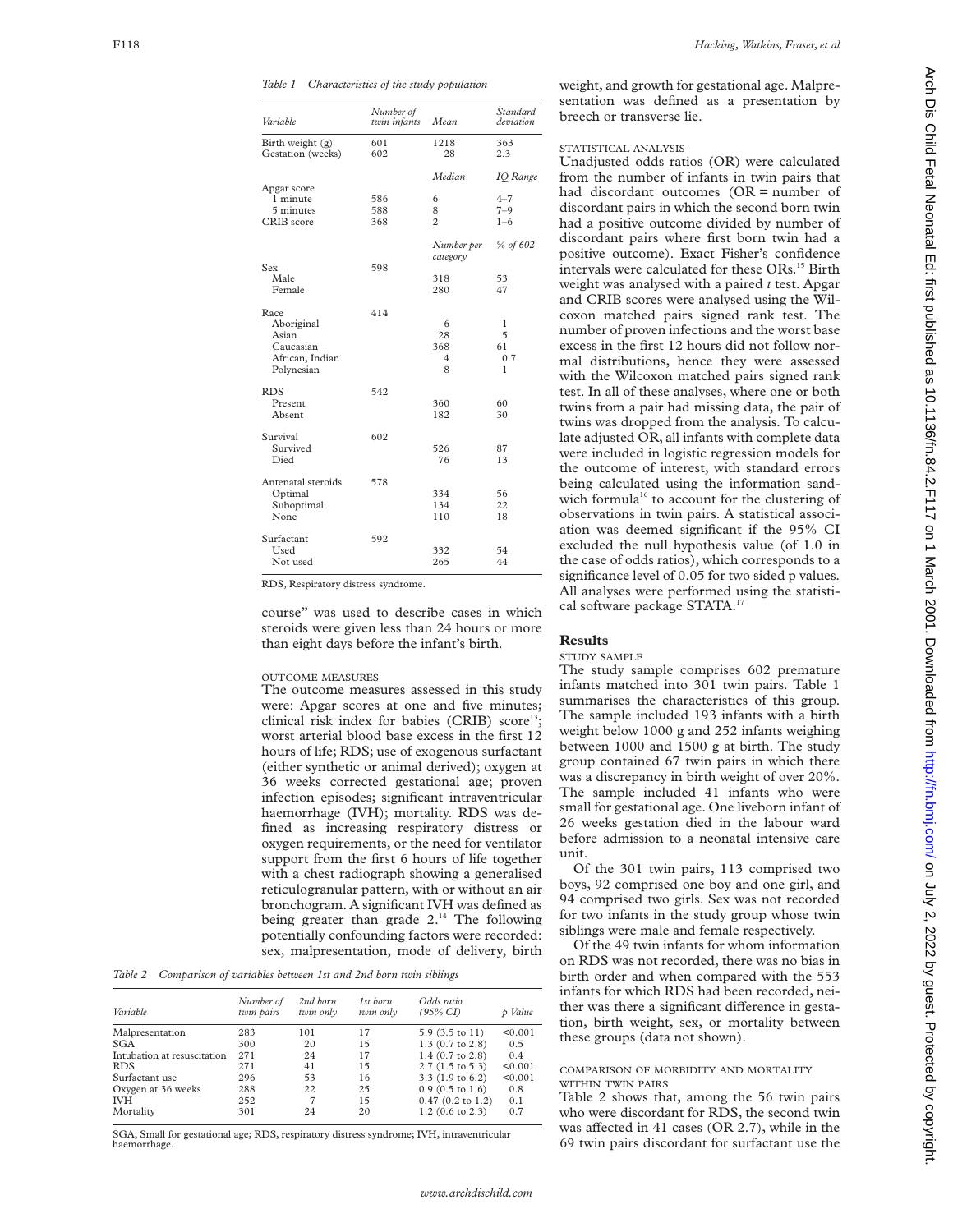*Table 3 Comparison of outcome measures between 1st and 2nd born twin siblings*

|                                     |                         | 2nd born twin |                     | 1st born twin |                     |            |
|-------------------------------------|-------------------------|---------------|---------------------|---------------|---------------------|------------|
| Outcome measure                     | Number of<br>twin pairs | Mean          | SD                  | Mean          | SD                  | $p$ Value* |
| Birth weight $(g)$                  | 300                     | 1214          | 372.4               | 1222          | 355.1               | 0.6        |
| Number of infection episodes        | 298                     | 0.3           | 0.7                 | 0.3           | 0.7                 | 0.6        |
| Admission temperature (°F)          | 245                     | 36            | 2.5                 | 36            | 1.0                 | 0.4        |
|                                     |                         | Median        | Interguartile range | Median        | Interguartile range | p Valuet   |
| Apgar score at 1 minute             | 293                     | <sub>0</sub>  | 4 to 7              | 6             | $4$ to $8$          | < 0.001    |
| Apgar score at 5 minutes            | 294                     |               | 7 to 9              |               | $7$ to 9            | 0.2        |
| CRIB score                          | 184                     |               | $1 \text{ to } 6$   |               | $1 \text{ to } 6.5$ | 0.06       |
| Worst base excess in first 12 hours | 194                     | $-5$          | $-1$ to $-8$        | $-4$          | $-1$ to $-7$        | 0.2        |

\*Paired *t* test; †Wilcoxon signed rank test.

*Table 4 Comparison of (A) the incidence of respiratory distress syndrome and (B)* surfactant use between 1st and 2nd born twin siblings at different gestations

| Gestation<br>(weeks) | Number of<br>twin pairs | 2nd born<br>twin only | 1st born<br>twin only | Odds ratio<br>$(95\% \text{ CI})$ | p Value |
|----------------------|-------------------------|-----------------------|-----------------------|-----------------------------------|---------|
| A                    |                         |                       |                       |                                   |         |
| $23 - 25$            | 37                      | 3                     | 3                     | $1.0$ (0.13 to 7.5)               | 1.0     |
| $26 - 27$            | 56                      | $\overline{5}$        | 3                     | $1.7(0.32 \text{ to } 11)$        | 0.7     |
| $28 - 29$            | 60                      | 11                    | $\overline{4}$        | 2.8 (0.82 to 12)                  | 0.1     |
| $30 - 31$            | 118                     | 22                    | 5                     | $4.4(1.6 \text{ to } 15)$         | 0.002   |
| B                    |                         |                       |                       |                                   |         |
| $23 - 25$            | 39                      | 6                     | 3                     | $(0.43 \text{ to } 12)$<br>2      | 0.5     |
| $26 - 27$            | 60                      | 8                     | 3                     | $2.7(0.64 \text{ to } 16)$        | 0.2     |
| $28 - 29$            | 66                      | 14                    | 3                     | $4.7(1.3 \text{ to } 25)$         | 0.01    |
| $30 - 31$            | 131                     | 25                    | 7                     | $3.6(1.5 \text{ to } 9.8)$        | 0.002   |

second twin was treated in 53 cases (OR 3.3). Moreover, the second twin relative to the first, was significantly more likely to suffer malpresentation and have a lower Apgar score at one minute.

No significant difference was found between the first and second born twins with respect to Apgar score at five minutes or CRIB score (table 3). A comparison of the worst arterial base excess in the first 12 hours showed no significant difference within twin pairs. The incidence of chronic lung disease, as defined by the requirement for oxygen therapy at 36 weeks corrected age, was not significantly different within twin pairs (table 2). IVH and mortality did not vary significantly between the first and second born twins (table 2). There was no significant association between admission temperature and birth order (table 3).

There was no significant difference in either

(table 2) within twin pairs. In twins with a discrepancy in birth weight of greater than 20%, there was no significant association between birth weight and birth order (data not shown). There was no association between sex and birth order (data not shown).

#### COMPARISON OF RDS BY GESTATIONAL GROUP AND METHOD OF DELIVERY

Table 4 shows that the relative increase in incidence of RDS in the second twin was most pronounced at 30 and 31 weeks, whereas in the 27 twin pairs discordant for RDS, the second twin was affected in  $22$  cases (OR  $4.4$ ). Exogenous surfactant was used significantly more often in the second twin after 28 weeks gestation.

Table 5 shows that the increased risk of RDS and surfactant use in the second twin was not modified by method of delivery. Method of delivery was not associated with the risk of malpresentation (data not shown).

Both the risks of malpresentation and RDS were increased in the second twin. We questioned whether the increased incidence of malpresentation in the second twin could be a cause of RDS. The logistic regression analysis in table 6 shows that only birth order was significantly associated with RDS (OR 1.6).

## **Discussion**

The predisposition of the second born twin to malpresentation and RDS is well described<sup>18</sup> in preterm and term infants. However, it has not

birth weight (table 3) or growth retardation

*Table 5 Comparison of respiratory distress syndrome (RDS) and surfactant use in 1st and 2nd born twins from vaginal and caesarean section deliveries*

| Outcome measure                                                                 | Number of<br>twin pairs | 2nd born<br>twin only | 1st born<br>twin only | Odds ratio<br>$(95\% \, CI)$                           | p Value         | p Value for<br>$interaction*$ |
|---------------------------------------------------------------------------------|-------------------------|-----------------------|-----------------------|--------------------------------------------------------|-----------------|-------------------------------|
| RDS after vaginal delivery                                                      | 116                     | 20                    |                       | $6.7$ (2 to 35)                                        | < 0.001         | 0.13                          |
| RDS after caesarean section                                                     | 136                     | 21                    | 12                    | $1.8(0.82 \text{ to } 3.9)$                            | 0.2             |                               |
| Surfactant use after vaginal delivery<br>Surfactant use after caesarean section | 128<br>148              | 24<br>25              | 13                    | $12(3 \text{ to } 104)$<br>$1.9(0.92 \text{ to } 4.1)$ | < 0.001<br>0.07 | 0.08                          |

\*p Value summarises the test of homogeneity of the odds ratios in the two groups.

Table 6 Logistic regression analysis of the relative effects of birth order and malpresentation on respiratory distress *syndrome by mode of delivery*

|                                | Number of twin sibling<br>infants | Variable                       | Odds ratio (95% CI)                                          | p Value      |
|--------------------------------|-----------------------------------|--------------------------------|--------------------------------------------------------------|--------------|
| Vaginal delivery only          | 247                               | Birth order<br>Malpresentation | $1.9(1.2 \text{ to } 2.9)$<br>$0.81$ (0.4 to 1.7)            | 0.005<br>0.6 |
| Caesarean delivery only        | 263                               | Birth order<br>Malpresentation | 1.4 $(0.95 \text{ to } 2.1)$<br>1.1 $(0.64 \text{ to } 1.9)$ | 0.09<br>0.7  |
| Vaginal and caesarean delivery | 510                               | Birth order<br>Malpresentation | $1.6$ (1.2 to 2.1)<br>$0.98$ (0.65 to 1.5)                   | 0.001<br>0.9 |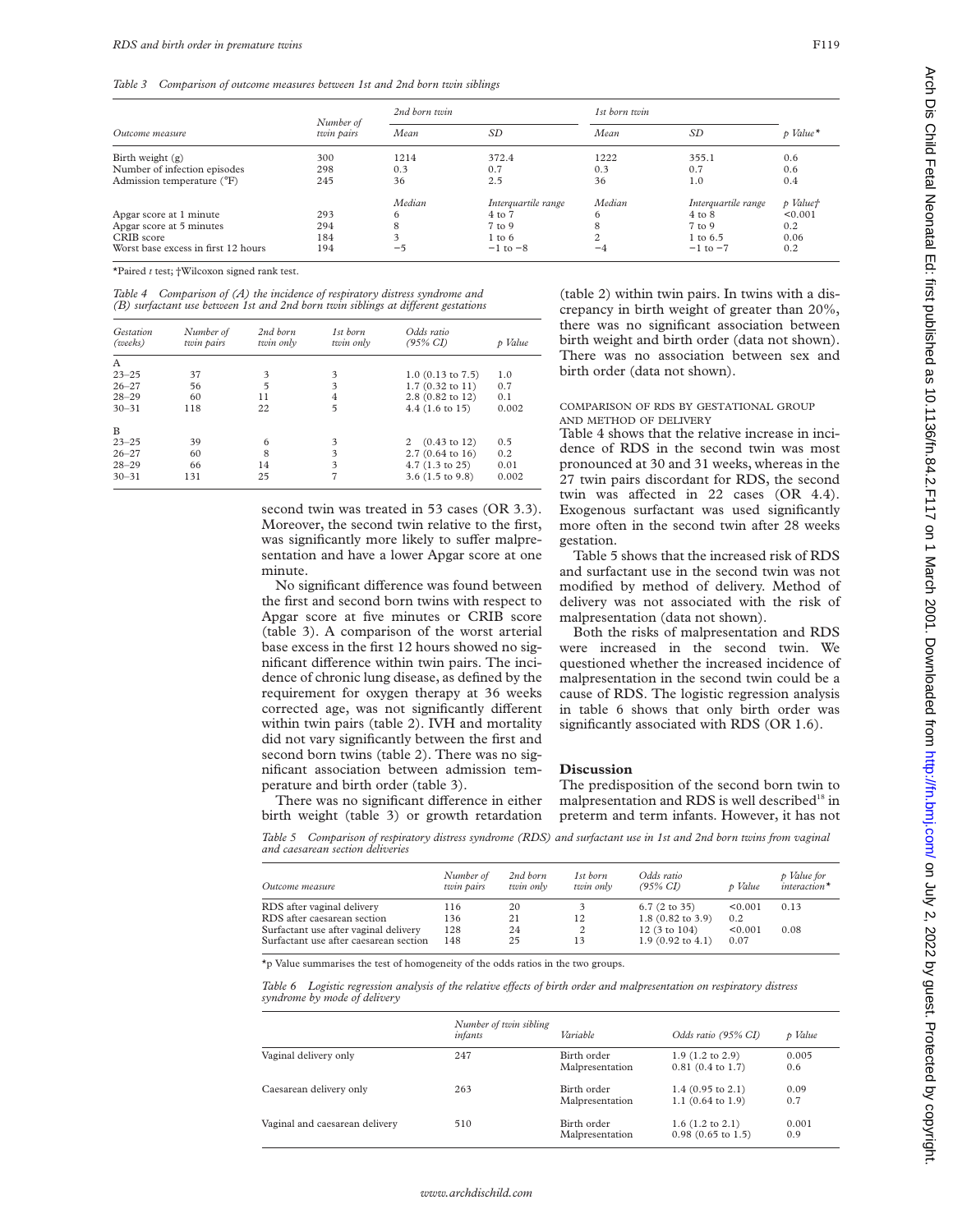been well studied in premature twin pairs in a modern neonatal intensive care setting since the advent of antenatal steroids and exogenous surfactant.

We have shown that the second twin relative to the first is at greater risk of RDS and requiring exogenous surfactant treatment. However, the increased risk of RDS in the second twin was not accompanied by an increased risk of chronic lung disease, as measured by oxygen requirement at 36 weeks. Moreover, there was no statistically significant association between birth order and IVH or death.

A sample of twin pairs allows sensitive controlling of important confounding factors such as gestation when analysing within pair differences in an outcome such as RDS. Chen and colleagues <sup>6</sup> assessed birth order in 44 twin pairs using an analysis in which the sibling relationship of twin pairs was not taken into account. They found that birth order had no effect on outcome. The size of the study samples and our within twin pair analysis of twin sibling pairs may explain the discrepancy between our findings and those of Chen and colleagues 6 . Nielsen and coworkers <sup>8</sup> investigated 203 infants from multiple gestations managed since the advent of antenatal steroids and exogenous surfactant treatment. The incidence of RDS was not found to be significantly different between first (52%) and second born infants (71%). Again, the sample size and analytical approach may explain discrepancies with our results.

The analysis of birth order and malpresentation shows that birth order alone was significantly associated with an increased incidence of RDS and surfactant use. Many investigators have attributed the increased incidence of RDS to birth asphyxia caused in part by malpresentation.4 19 We could find no evidence that RDS was related to a significant degree of birth asphyxia. The initial Apgar scores were different between twin siblings at one minute but not at five minutes and were not accompanied by a significant metabolic acidosis, as measured by base excess. Birth asphyxia may have a role in the cause of RDS. However, this is independent of the effect of birth order.

Our findings cannot be explained by differences in birth weight between twin siblings. There was no association between poor growth for gestational age and birth order. A recent report has shown that, in the larger infant of twin siblings with a birth weight discrepancy, there is an increased incidence of bronchopulmonary dysplasia.20 Our study group contained 67 twins with a birth weight discrepancy of greater than 20%. However, within this subgroup there was no statistical relation between the larger sibling and birth order.

The association between RDS, surfactant use, and birth order was not independent of gestation. The number of sibling pairs with a discrepancy for RDS incidence and exogenous surfactant use rose with increasing gestational age. The increased incidence of RDS in the second twin compared with the first was significant in the 30 and 31 week gestation group. A larger study may show a significant

statistical association of RDS incidence between twins at gestational age groups lower than 30 weeks.

Our study is based on the analysis of twins managed within a number of Australasian level III neonatal intensive care units over one year. It is unlikely that our findings will have been affected by changing practice in these units over time. Given the differences in performance between tertiary and non-tertiary hospi $tals$ ,<sup>13</sup> our findings may not be reproduced in studies including infants managed in nontertiary centres.

This study was not designed to assess the relative merits of vaginal and caesarean delivery methods. There is evidence to suggest that the process of vaginal delivery may benefit the first twin.18 21 This benefit may be absent in the first twin born by caesarean section, leading to a higher incidence of twin pairs who both present with RDS. We observed a trend for a decreased risk of RDS and surfactant use in the first twin born from a vaginal delivery, which was not statistically significant. The optimal method of delivery for premature twins can only be determined through a randomised trial controlled for gestation.

Our study has a number of limitations. All the infants in the cohort were followed closely in the neonatal intensive care unit, but we have no data on their progress since discharge. Although the increase in RDS incidence with birth order in twins was not associated with chronic lung disease, IVH, or mortality, we cannot comment on the effect of birth order on subsequent development. In common with other analyses of historical data, some values were missing because data were not collected at the time or were subsequently lost. Although the amount of missing data was in general small, it could have introduced some bias into the results.

In conclusion, there was a significant increased risk of RDS associated with being second born in premature twin siblings. This association appears to be independent of malpresentation, birth asphyxia, birth weight, appropriate growth for gestational age, and mode of delivery, but depends on gestation.

We gratefully acknowledge Deborah Donoghue, of the ANZNN, for advice on planning the project and help in providing the data. We thank Dr John Thompson for reading the manuscript and for his valuable comments.

- 1 Potter EL. Twin zygosity and placental form in relation to the outcome of the pregnancy. *Am J Obstet Gynecol* 1963;**87**:566–77.
- 2 Ferguson WF. Perinatal mortality in multiple pregnancy. A review of perinatal deaths from 1609 multiple gestations. *Obstet Gynecol* 1964;**23**:854.
- 3 Taylor ES. Editorial. *Obstet Gynecol Surv* 1976;**31**:536–7. Verduzco RD, Rosario R, Rigatto H. Hyaline membrane
- disease in twins: a 7 year review with a study on zygosity. *Am J Obstet Gynecol* 1976;**125**:668–71. 5 Prins RP. The second-born twin: can we improve outcomes?
- *Am J Obstet Gynecol* 1994;**170**:1649–56. 6 Chen SJ, Vohr BR, Oh W. Effect of birth order, gender and
- intrauterine growth retardation on the outcome of very low birth weight in twins. *J Pediatr* 1993;**123**:132–6. 7 Burkett G, Bauer C, Morrison J, et al. Effect of prenatal dexamethasone administration on prevention of respira-tory distress syndrome in twin pregnancies. *J Perinatol* tory distress s<br>1986;6:304-8.
- **<sup>6</sup>**:304–8. 8 Nielsen HC, Harvey-Wilkes K, MacKinnon B, *et al*. Neonatal outcome of very premature infants from multiple and<br>singleton gestations. *Am J Obstet Gynecol* 1997;171:653–9.<br>Orowley P, Chalmers I, Keirse MJNC. The effects of
- corticosteroid administration before preterm delivery: an